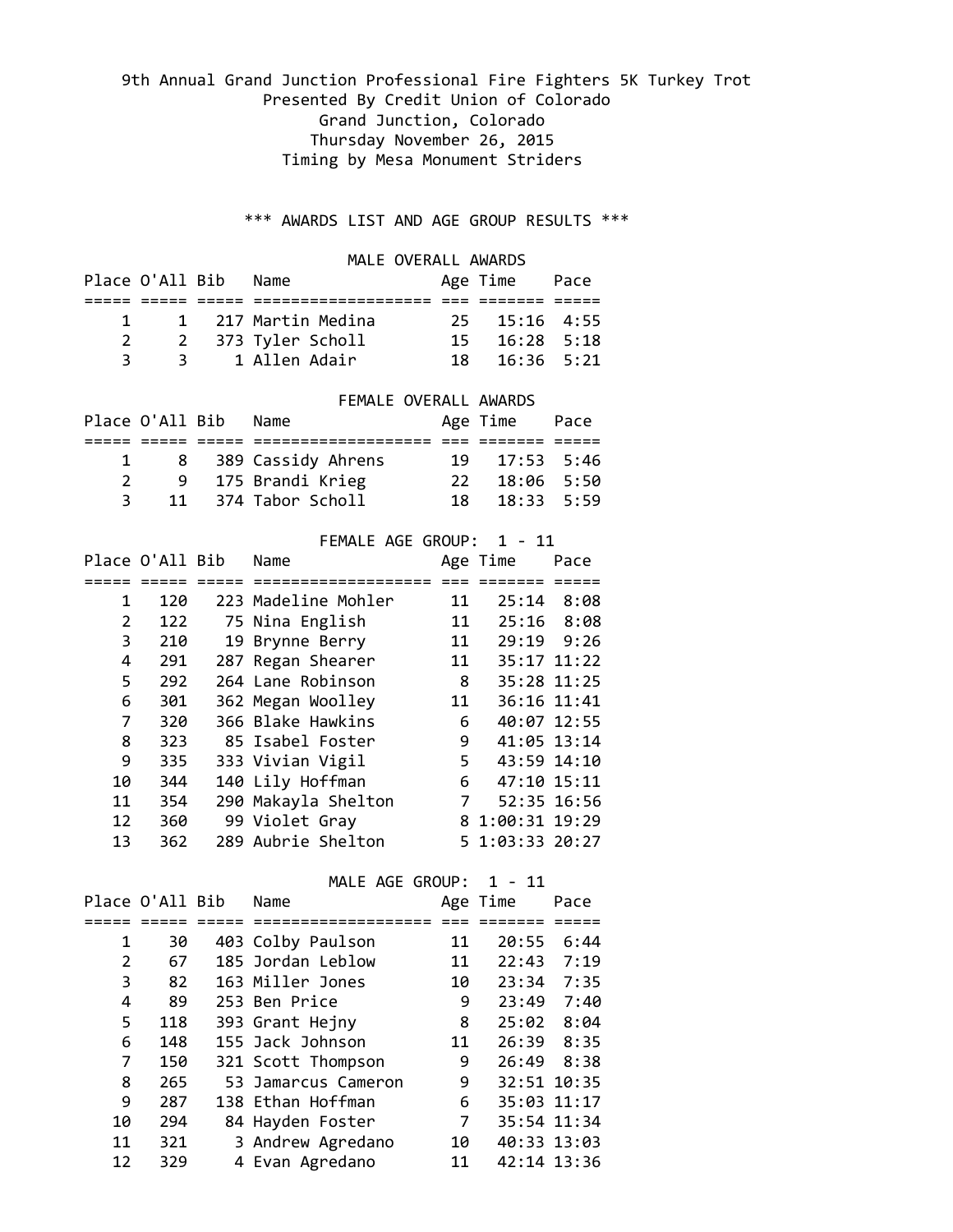|                |                 |         | FEMALE AGE GROUP:      |                 | $12 - 17$       |       |
|----------------|-----------------|---------|------------------------|-----------------|-----------------|-------|
|                | Place O'All Bib |         | Name                   |                 | Age Time        | Pace  |
|                | $=$ $=$ $=$ $=$ | $=====$ | ====================   |                 | $=$ = = = = = = | ===== |
| 1              | 18              |         | 364 Brier Youngfleish  | 17              | 19:05           | 6:09  |
| $\overline{2}$ | 27              |         | 269 Rylea Rottmann     | 16              | 20:35           | 6:38  |
| 3              | 36              |         | 45 Rhiannon Broyles    | 17              | 21:10           | 6:49  |
| 4              | 45              |         | 131 Eli Hinerfeld      | 16              | 21:30           | 6:55  |
| 5              | 52              |         | 129 Maya Hilty         | 16              | 22:01           | 7:06  |
| 6              | 63              |         | 20 Clarissa Berry      | 16              | 22:39           | 7:18  |
| 7              | 86              |         | 115 Milan Haupt        | 17              | 23:44           | 7:39  |
| 8              | 92              |         | 367 Abbi Beckwith      | 17              | 23:52           | 7:41  |
| 9              | 104             |         | 113 Ella Haupt         | 12              | 24:32           | 7:54  |
| 10             | 113             |         | 11 Asia Barrientos     | 16              | 24:49           | 8:00  |
| 11             | 115             |         | 68 Karla Delacruz Cast | 16              | 24:54           | 8:01  |
| 12             | 134             |         | 235 Jenna Oleson       | 17              | 25:54           | 8:20  |
| 13             | 156             |         | 322 Lauren Tibbetts    | 16              | 27:06           | 8:44  |
| 14             | 161             |         | 101 Maddie Haller      | 14              | 27:10           | 8:45  |
| 15             | 166             |         | 297 Alyssa Smart       | 16              | 27:17           | 8:47  |
| 16             | 184             |         | 132 Quinlan Hinerfeld  | 12              | 28:01           | 9:02  |
| 17             | 200             |         | 199 Chloe Manchester   | 15              | 28:46           | 9:16  |
| 18             | 260             |         | 234 Danielle Oleson    | 17              | 32:33 10:29     |       |
| 19             | 262             |         | 293 Riley Sidanycz     | 14              | 32:40 10:31     |       |
| 20             | 267             | 370     | Emily Young            | 13              | 32:55 10:36     |       |
| 21             | 300             |         | 313 Taegan Stewart     | 16              | 36:14 11:40     |       |
| 22             | 316             |         | 31 Anna Bourget        | 17              | 39:27 12:42     |       |
| 23             | 322             |         | 78 Alliza Fitzgibbons  | 14              | 40:46 13:08     |       |
| 24             | 336             |         | 295 Morgon Sidener     | 12 <sup>7</sup> | 46:25 14:57     |       |
| 25             | 353             |         | 25 Abbygale Bertram    | 12              | 52:35 16:56     |       |

MALE AGE GROUP: 12 - 17

|                | Place O'All Bib |       | Name                  |    | Age Time | Pace           |
|----------------|-----------------|-------|-----------------------|----|----------|----------------|
|                |                 | ===== | ====================  |    | =====    |                |
| 1              | 5               |       | 357 Jed Wilson        | 17 |          | $17:43$ $5:42$ |
| $\overline{2}$ | 6               |       | 184 Jared Leblow      | 16 | 17:48    | 5:44           |
| 3              | 7               |       | 350 Seth Whitesides   | 16 | 17:52    | 5:45           |
| 4              | 19              |       | 24 Talon Berta        | 16 | 19:17    | 6:13           |
| 5              | 22              |       | 300 Tyman Smart       | 14 | 20:12    | 6:30           |
| 6              | 24              |       | 230 David Nation      | 15 | 20:18    | 6:32           |
| 7              | 29              |       | 299 Reuben Smart      | 15 | 20:44    | 6:41           |
| 8              | 37              |       | 133 Joseph Hirschbuhl | 15 | 21:12    | 6:50           |
| 9              | 40              |       | 112 Cole Haupt        | 15 | 21:16    | 6:51           |
| 10             | 49              |       | 218 Jacob Melchor     | 15 | 21:57    | 7:04           |
| 11             | 53              |       | 226 Jack Mottram      | 12 | 22:01    | 7:06           |
| 12             | 56              |       | 23 Jadin Berta        | 14 | 22:11    | 7:09           |
| 13             | 65              |       | 398 John Whyte        | 12 | 22:41    | 7:18           |
| 14             | 66              |       | 224 Billy Mottram     | 14 | 22:42    | 7:19           |
| 15             | 69              |       | 349 Lance Whitesides  | 14 | 22:46    | 7:20           |
| 16             | 81              |       | 22 Newell Berry       | 14 | 23:31    | 7:35           |
| 17             | 84              |       | 283 Gannon Seagren    | 13 | 23:41    | 7:38           |
| 18             | 88              |       | 268 Keenan Ross       | 15 | 23:47    | 7:40           |
| 19             | 94              |       | 335 Andy Volt         | 17 | 24:01    | 7:44           |
| 20             | 96              |       | 161 Torin Johnson     | 16 | 24:08    | 7:46           |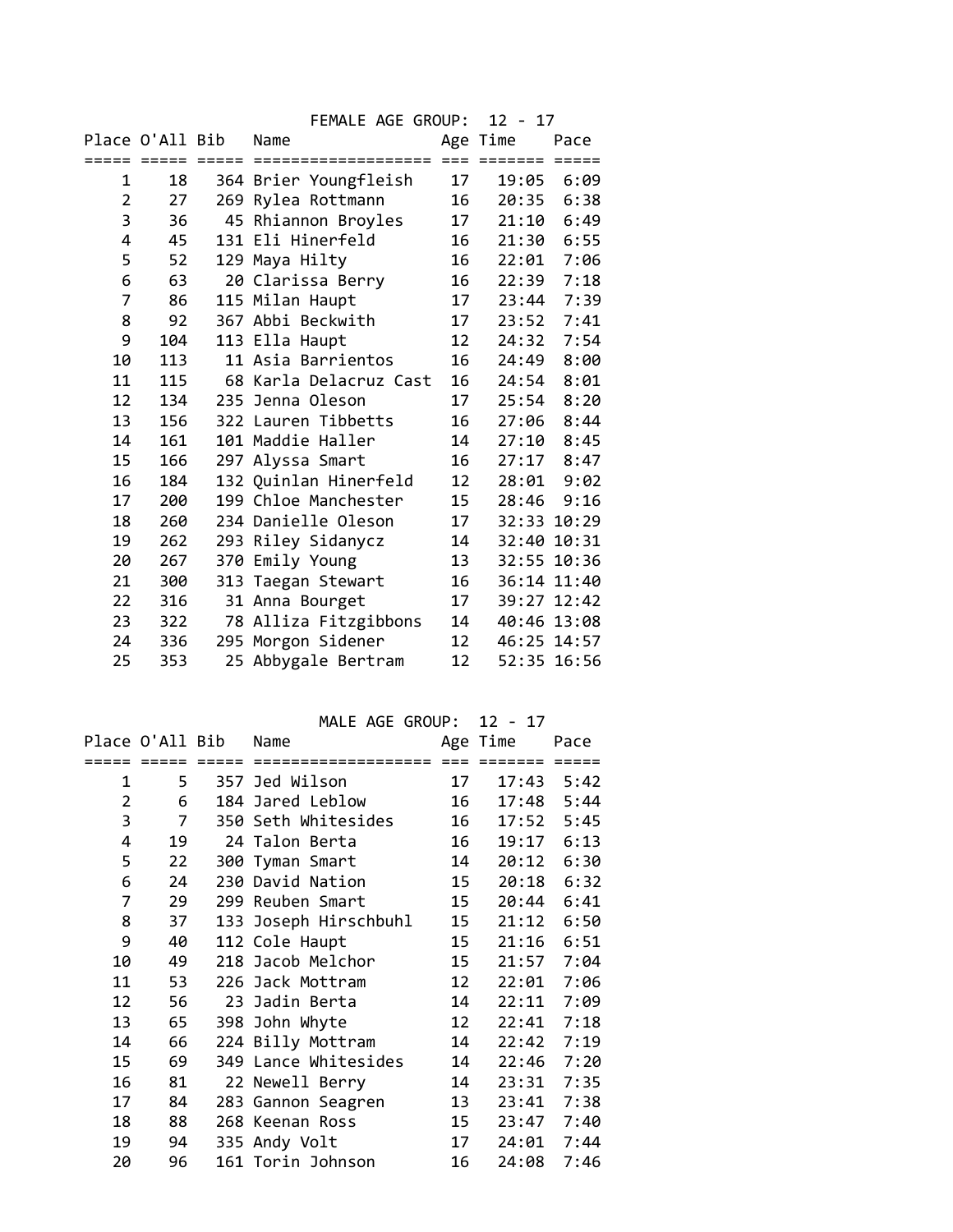| 108 |  | 14                                                                                                                                                                                                                                                   | 24:35       | 7:55 |
|-----|--|------------------------------------------------------------------------------------------------------------------------------------------------------------------------------------------------------------------------------------------------------|-------------|------|
| 109 |  | 17                                                                                                                                                                                                                                                   | 24:37       | 7:56 |
| 127 |  | 12                                                                                                                                                                                                                                                   | 25:40       | 8:16 |
| 131 |  | 12                                                                                                                                                                                                                                                   | 25:48       | 8:19 |
| 140 |  | 13                                                                                                                                                                                                                                                   | 26:19       | 8:29 |
| 144 |  | 13                                                                                                                                                                                                                                                   | 26:31       | 8:33 |
| 171 |  | 13                                                                                                                                                                                                                                                   | 27:22       | 8:49 |
| 177 |  | 16                                                                                                                                                                                                                                                   | 27:45       | 8:56 |
| 273 |  | 15                                                                                                                                                                                                                                                   | 33:03 10:38 |      |
| 277 |  | 14                                                                                                                                                                                                                                                   | 33:49 10:53 |      |
| 279 |  | 13                                                                                                                                                                                                                                                   | 34:14 11:01 |      |
| 288 |  | 17                                                                                                                                                                                                                                                   | 35:07 11:19 |      |
|     |  | 236 Luke Oleson<br>404 Caleb Paulson<br>315 Luke Sturgeon<br>225 Bryan Mottram<br>8 Kole Arellano<br>222 Jack Mohler<br>311 Jaden Stewart<br>400 Nicholas Gordon<br>70 Joe Deters<br>194 Kaleb Mac Millan<br>135 Thaddeous Hoff<br>246 Taylor Pettit |             |      |

FEMALE AGE GROUP: 18 - 23

|    | Place O'All Bib |        | Name                  |    | Age Time    | Pace        |
|----|-----------------|--------|-----------------------|----|-------------|-------------|
|    | ===== =====     | ------ |                       |    |             |             |
| 1  | 26              |        | 44 MacKennea Broyles  | 19 | 20:33       | 6:37        |
| 2  | 41              |        | 55 Courtlyn Carpenter | 21 | 21:16       | 6:51        |
| 3  | 57              |        | 169 Sarah Kem         | 21 | 22:14       | 7:10        |
| 4  | 58              |        | 219 Samantha Melchor  | 18 | 22:16       | 7:10        |
| 5  | 62              |        | 401 Olevia Shafer     | 22 | 22:28       | 7:14        |
| 6  | 95              |        | 160 Lyndsy Johnson    | 20 | 24:08       | 7:46        |
| 7  | 114             |        | 176 Sj Krieg          | 23 | 24:54       | 8:01        |
| 8  | 116             |        | 33 Jaime Bourget      | 19 | 24:57       | 8:02        |
| 9  | 163             |        | 127 India Hilty       | 18 | 27:12       | 8:46        |
| 10 | 164             |        | 125 Bailey Hilty      | 21 | 27:15       | 8:46        |
| 11 | 178             |        | 196 Jordyn Madsen     | 22 | 27:45       | 8:56        |
| 12 | 201             |        | 260 Courtney Reece    | 19 | 28:47       | 9:16        |
| 13 | 214             |        | 307 Mary Steel        | 23 | 29:31       | 9:31        |
| 14 | 222             |        | 261 Kayla Reece       | 23 | 30:03       | 9:41        |
| 15 | 230             |        | 69 Jessica Deters     | 21 |             | 30:17 9:45  |
| 16 | 268             |        | 303 Hanna Starritt    | 19 |             | 32:58 10:37 |
| 17 | 269             |        | 216 Rea McLaughlin    | 20 |             | 32:58 10:37 |
| 18 | 278             |        | 302 Gabrelle Stanford | 19 | 33:51 10:54 |             |
| 19 | 280             |        | 402 Maddy Shiflet     | 18 |             | 34:14 11:01 |
| 20 | 282             |        | 62 Veronica Cooper    | 23 | 34:18 11:03 |             |
| 21 | 286             |        | 301 Cady Sonmor       | 20 | 35:02 11:17 |             |
| 22 | 307             |        | 167 M K Keller        | 21 |             | 37:16 12:00 |
| 23 | 326             |        | 190 Jenn Lesko        | 19 | 41:30 13:22 |             |
| 24 | 331             |        | 119 Shayla Hazelhurst | 23 |             | 42:35 13:43 |
| 25 | 346             |        | 173 Kayla Kreinberg   | 22 | 48:00 15:27 |             |

MALE AGE GROUP: 18 - 23

|   | Place O'All Bib | Name                |    | Age Time | Pace |
|---|-----------------|---------------------|----|----------|------|
|   |                 |                     |    |          |      |
| 1 | 13              | 329 Samuel Van Pelt | 22 | 18:49    | 6:04 |
| 2 | 34              | 93 Jeff Gonzales    | 23 | 21:07    | 6:48 |
| 3 | 42              | 275 Carl Scheevel   | 20 | 21:16    | 6:51 |
| 4 | 44              | 92 Cj Gonzales      | 21 | 21:22    | 6:53 |
| 5 | 48              | 343 Jay Westcott    | 18 | 21:43    | 7:00 |
| 6 | 71              | 334 Eddie Villegas  | 21 | 23:02    | 7:25 |
| 7 | 76              | 358 Jonah Wilson    | 18 | 23:10    | 7:28 |
| 8 | 77              | 166 Ryan Keeler     | 23 | 23:12    | 7:29 |
| 9 | 93              | 337 Cody Volt       | 20 | 23:57    | 7:43 |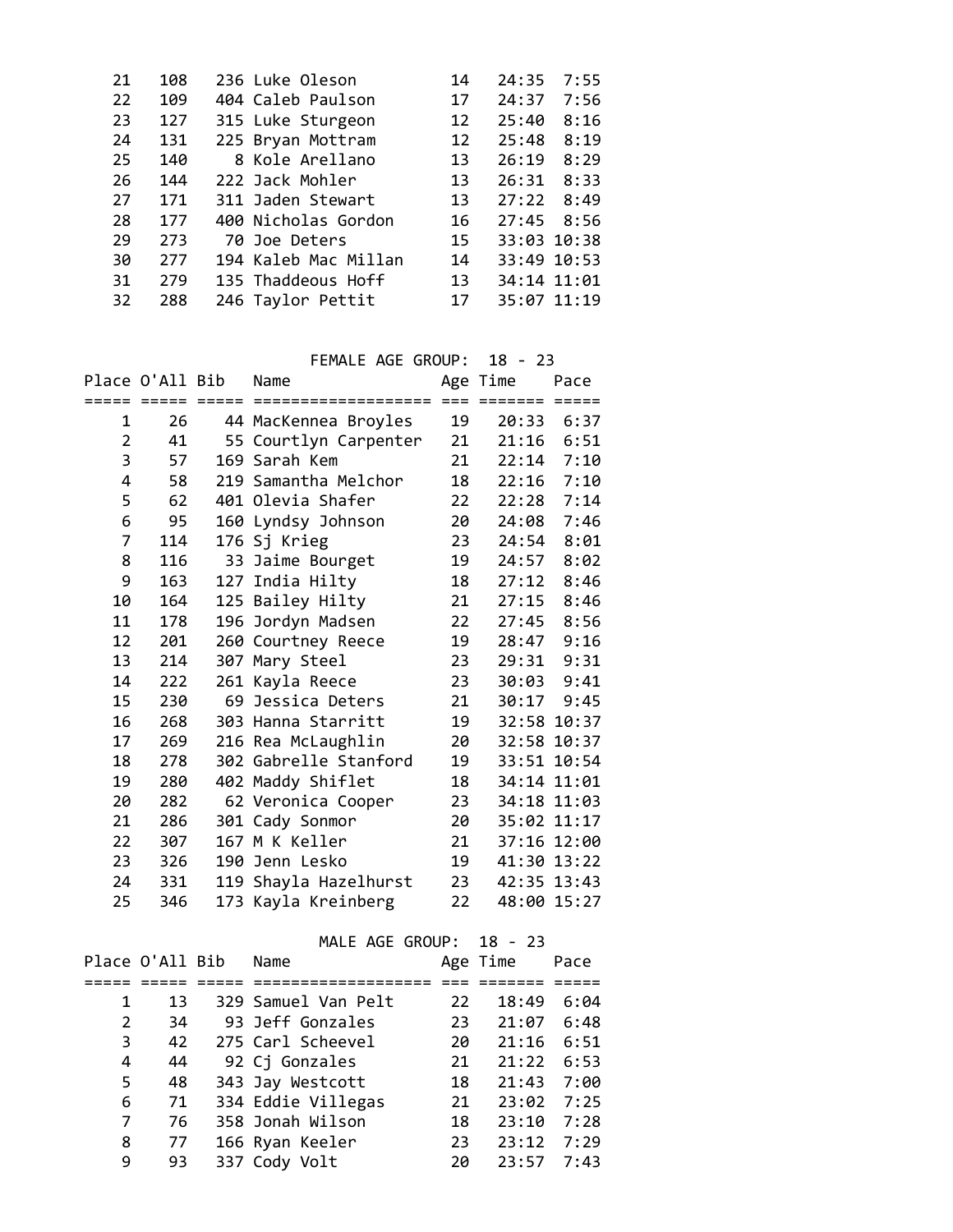|  | 10 173 109 Lucas Harrison        | 21 27:27 8:50  |  |
|--|----------------------------------|----------------|--|
|  |                                  | 23 29:46 9:35  |  |
|  | 12   239   382 Antonio Archuleta | 19 31:09 10:02 |  |

|                 |                 |                      | FEMALE AGE GROUP:         |    | $24 - 29$        |              |
|-----------------|-----------------|----------------------|---------------------------|----|------------------|--------------|
|                 |                 | Place O'All Bib Name |                           |    | Age Time         | Pace         |
|                 |                 |                      |                           |    |                  |              |
| 1               | 60              |                      | 120 Karoline Henning      | 26 | $22:18$ 7:11     |              |
| 2               | 79              |                      | 210 Kayleigh Matook       | 26 | 23:20 7:31       |              |
| 3               | 91              |                      | 286 Hannah Seminole       |    | 24 23:52 7:41    |              |
| 4               | 143             |                      | 72 Miranda Doran-Myers 25 |    |                  | 26:24 8:30   |
| 5               | 145             |                      | 16 Brittney Beeler        | 29 |                  | 26:32 8:33   |
| 6               | 146             |                      | 56 Alyssa Cauley          | 24 |                  | 26:33 8:33   |
| 7               | 153             |                      | 243 Jennifer Pacheco      | 27 |                  | 26:59 8:41   |
| 8               | 154             |                      | 91 Katie Gilliam          | 28 |                  | 26:59 8:41   |
| 9               | 159             |                      | 409 Brooke Breitnaver     | 29 |                  | 27:08 8:44   |
| 10              | 168             |                      | 325 Megan Turley          | 29 |                  | $27:18$ 8:48 |
| 11              | 169             |                      | 37 Alaina Brennan         | 26 |                  | $27:19$ 8:48 |
| 12              | 207             |                      | 342 Suzanne Weinand       | 26 |                  | 29:04 9:22   |
| 13 <sup>7</sup> | 209             |                      | 305 Amanda Steel          | 27 |                  | 29:15 9:25   |
| 14              | 221             |                      | 32 Chelsea Bourget        | 24 |                  | 29:49 9:36   |
| 15              | 227             |                      | 111 Samantha Harter       | 27 |                  | 30:11 9:43   |
| 16              | 236             |                      | 202 Kaitlin Marcotte      | 27 |                  | 30:50 9:56   |
| 17              | 258             |                      | 320 Samantha Tappan       |    | 25 32:23 10:26   |              |
| 18              | 274             |                      | 323 Veta Traxler          |    | 29 33:28 10:47   |              |
| 19              | 293             |                      | 351 Mallory Widmer        |    | 28 35:44 11:30   |              |
| 20              | 339             |                      | 106 Caitlyn Harris        |    | 25 46:52 15:05   |              |
| 21              | 351             |                      | 277 Kristen Schnake       | 27 |                  | 52:27 16:53  |
| 22              | 364             |                      | 46 Jessica Burkhard       |    | 29 1:04:35 20:48 |              |
|                 |                 |                      |                           |    |                  |              |
|                 |                 |                      | MALE AGE GROUP:           |    | $24 - 29$        |              |
|                 | Place O'All Bib |                      | Name                      |    | Age Time         | Pace         |
|                 |                 |                      |                           |    |                  |              |
| 1               | 4               |                      | 394 Dustin Simoens        | 27 |                  | $17:25$ 5:37 |
| $\overline{2}$  | 23              |                      | 34 Jason Bourget          | 28 | 20:14            | 6:31         |

| 1  | 4   | 394 Dustin Simoens  | 27 | 17:25 | 5:37           |  |
|----|-----|---------------------|----|-------|----------------|--|
| 2  | 23  | 34 Jason Bourget    | 28 | 20:14 | 6:31           |  |
| 3  | 38  | 121 Sam Henning     | 26 |       | 21:13 6:50     |  |
| 4  | 39  | 308 Ryan Steel      | 25 |       | $21:15$ $6:51$ |  |
| 5  | 55  | 379 Kevin Horn      | 26 | 22:07 | 7:07           |  |
| 6  | 125 | 211 Nicholas Matook | 27 |       | 25:33 8:14     |  |
| 7  | 147 | 104 Morgan Hanes    | 26 |       | 26:33 8:33     |  |
| 8  | 151 | 407 Karl Wicklund   | 28 |       | 26:51 8:39     |  |
| 9  | 160 | 408 Nick Breitnaver | 29 |       | $27:08$ 8:44   |  |
| 10 | 174 | 242 Ed Pacheco      | 29 |       | 27:32 8:52     |  |
| 11 | 179 | 319 Justin Tappan   | 27 |       | $27:47$ 8:57   |  |
| 12 | 191 | 388 Tyson Olsen     | 26 |       | $28:34$ $9:12$ |  |
| 13 | 247 | 26 Cory Bice        | 28 |       | 31:33 10:10    |  |
| 14 | 272 | 178 Greg Lampe      | 27 |       | 33:02 10:38    |  |
| 15 | 276 | 107 Keenan Harris   | 25 |       | 33:45 10:52    |  |
| 16 | 295 | 265 Alex Rodriguez  | 25 |       | 35:54 11:34    |  |
| 17 | 302 | 90 Adrian Gibson    | 25 |       | 36:24 11:43    |  |
|    |     |                     |    |       |                |  |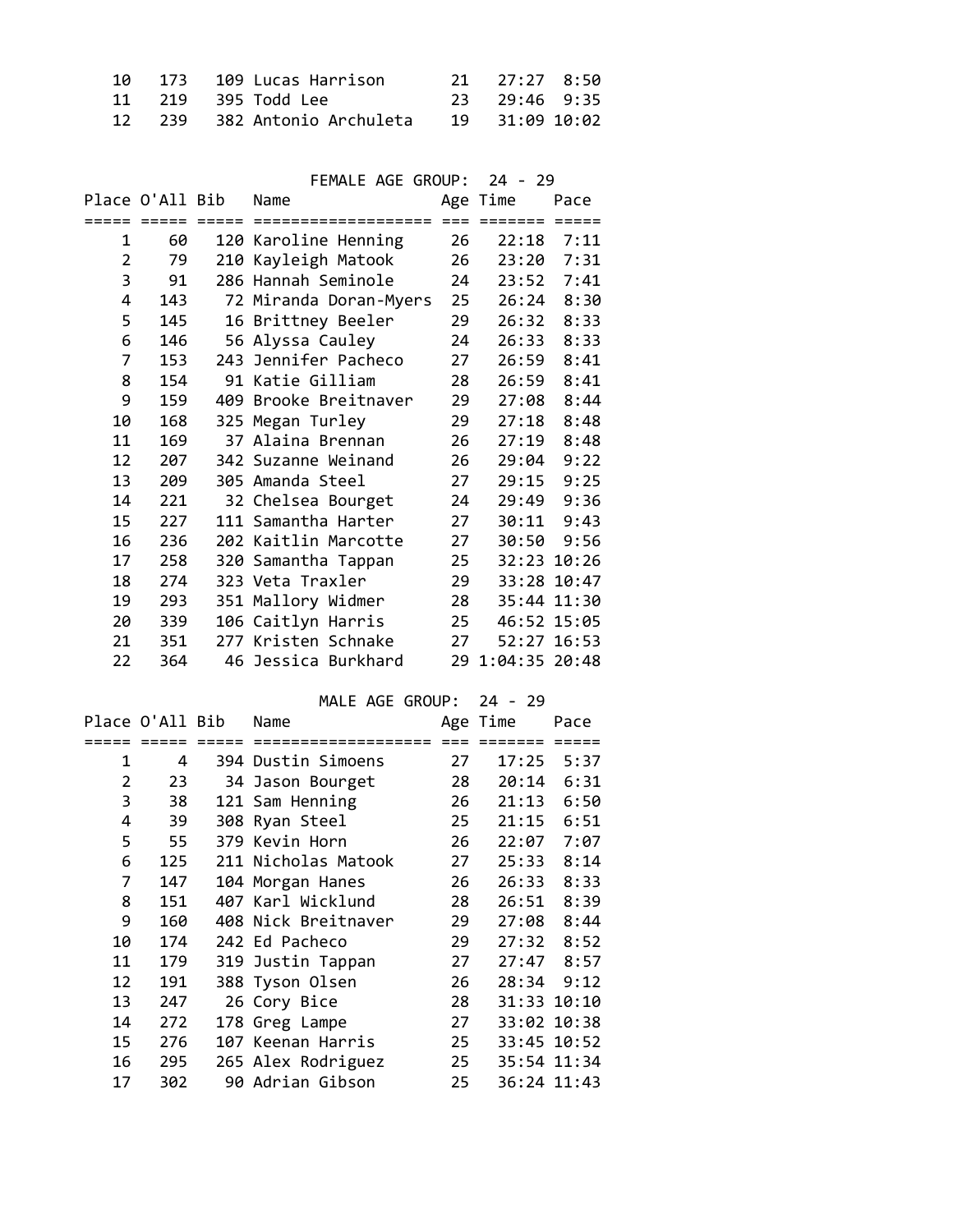FEMALE AGE GROUP: 30 - 39 Place O'All Bib Name Age Time Pace ===== ===== ===== =================== === ======= ===== 1 50 192 Amy Lopez 32 22:00 7:05 2 70 38 Brenda Brock 33 22:58 7:24 3 72 52 Rachel Cambray 37 23:03 7:26 4 73 399 Brooke Jewsen 37 23:06 7:26 5 106 376 Cerise Fritsch 32 24:33 7:55 6 117 381 Shelley Carpenter 36 25:01 8:03 7 123 285 Ali Seitz 39 25:25 8:11 8 129 180 Jen Landini 34 25:42 8:17 9 158 141 Bonnie Hofto 35 27:07 8:44 10 180 259 Libby Rasmussen 37 27:48 8:57 11 182 281 Mandy Scott 34 27:51 8:58 12 183 239 Emily Oliver 33 28:01 9:01 13 189 317 Kathleen Tadvick 36 28:24 9:09 14 190 391 Stacy Falsone 31 28:26 9:10 15 193 384 Amelia Vagher 37 28:41 9:14 16 195 270 Pamela Ruland 34 28:43 9:15 17 198 396 Esa Crumb 34 28:46 9:16 18 203 158 Kelly Johnson 34 28:52 9:18 19 204 233 Alexandra Ogle 32 28:52 9:18 20 211 385 Tabatha Kissner 33 29:22 9:28 21 224 249 Jolene Pietz 33 30:07 9:42 22 228 51 Stacy Butler 39 30:13 9:44 23 234 157 Katie Johnson 33 30:49 9:55 24 237 168 Caralae Kellerby 38 30:57 9:58 25 238 40 Sarah Brooks 33 31:00 9:59 26 246 257 Tawnya Quintana 34 31:32 10:09 27 251 2 Ugne Adikeviciute 31 31:52 10:16 28 255 28 Hannah Bihr 30 31:57 10:17 29 270 369 Leisha Young 38 32:59 10:37 30 284 110 Mallory Harrison 30 34:34 11:08 31 290 139 Aubrey Hoffman 33 35:17 11:22 32 298 267 Jennifer Rollins 30 36:06 11:37 33 310 182 Jennifer Larsen 34 311 263 Jessica Robinson 33 38:14 12:19 35 313 41 Tara Brosig 38 38:33 12:25 36 319 387 Valerie Medina 34 40:06 12:55 37 324 83 Amanda Foster 39 41:06 13:14<br>38 328 76 Courtney Ewing 33 42:14 13:36 328 76 Courtney Ewing 39 332 383 Melissa Hoaglund 33 42:56 13:50 40 337 294 Courtney Sidener 36 46:30 14:58 41 350 6 Dusty Anderson 35 52:24 16:52 42 355 17 Jessica Beldon 36 52:53 17:02 43 357 345 Jennifer White 30 56:20 18:08 44 358 346 Kristen White 33 56:20 18:08 45 359 96 Jaida Gray 37 1:00:21 19:26 46 366 207 Amber Mason 35 1:04:38 20:49 47 368 144 Nicole Hollingswort 31 1:09:17 22:18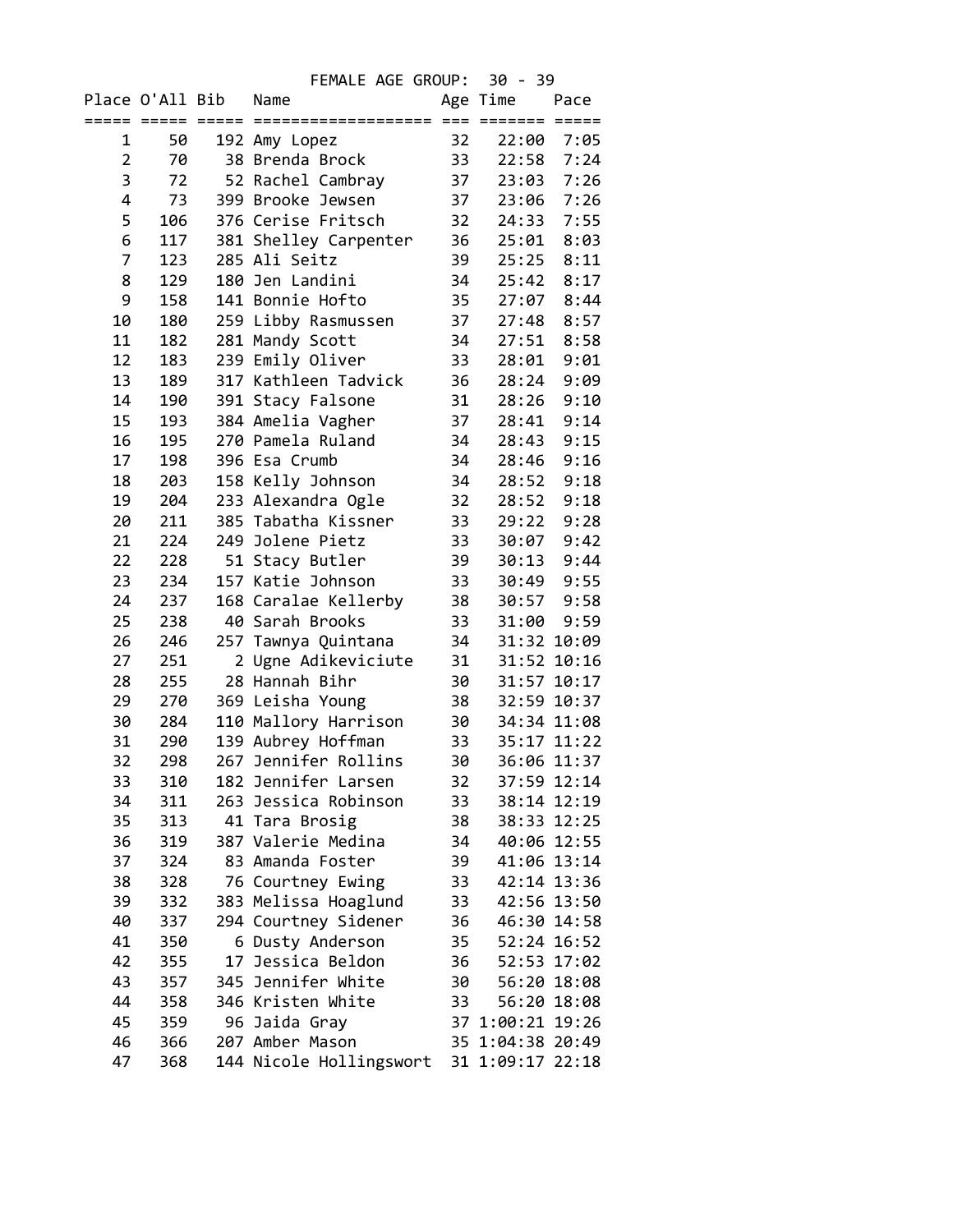|                |             |                 | MALE AGE GROUP:      |      | $30 - 39$   |             |
|----------------|-------------|-----------------|----------------------|------|-------------|-------------|
|                |             | Place O'All Bib | Name                 |      | Age Time    | Pace        |
|                | ===== ===== | =====           | ===================  | $==$ | =======     |             |
| 1              | 15          |                 | 282 Adam Sczech      | 32   | 18:51       | 6:04        |
| $\overline{2}$ | 17          |                 | 87 Jeff Friedman     | 32   | 19:04       | 6:09        |
| 3              | 20          |                 | 354 Brian Williams   | 32   | 19:24       | 6:15        |
| 4              | 21          |                 | 63 Brandon Craven    | 30   | 19:59       | 6:26        |
| 5              | 32          | 21              | Judd Berry           | 39   | 20:57       | 6:45        |
| 6              | 74          |                 | 15 Brandon Beeler    | 30   | 23:06       | 7:27        |
| 7              | 98          |                 | 39 Patrick Brooks    | 33   | 24:15       | 7:49        |
| 8              | 101         |                 | 162 Mike Jones       | 39   | 24:25       | 7:52        |
| 9              | 110         |                 | 410 Ben Linstid      | 39   | 24:41       | 7:57        |
| 10             | 128         |                 | 50 Ryan Butler       | 36   | 25:41       | 8:16        |
| 11             | 132         |                 | 54 Erik Campbell     | 36   | 25:51       | 8:20        |
| 12             | 133         |                 | 151 Brandon Hunt     | 33   | 25:52       | 8:20        |
| 13             | 136         |                 | 296 Eric Siersma     | 31   | 25:58       | 8:22        |
| 14             | 138         |                 | 247 Chris Phillips   | 38   | 26:04       | 8:24        |
| 15             | 165         |                 | 390 Ryan Keyes       | 35   | 27:16       | 8:47        |
| 16             | 167         |                 | 273 Veter Samuels    | 37   | 27:17       | 8:47        |
| 17             | 185         |                 | 279 Chris Schnell    | 31   | 28:03       | 9:02        |
| 18             | 192         |                 | 27 Derek Bihr        | 31   | 28:36       | 9:13        |
| 19             | 205         |                 | 188 Edmund Leemhuis  | 31   | 29:02       | 9:21        |
| 20             | 220         |                 | 74 Adam Endsley      | 38   | 29:47       | 9:35        |
| 21             | 225         |                 | 298 Kevin Smart      | 38   | 30:08       | 9:42        |
| 22             | 231         |                 | 338 Nathan Watchman  | 39   | 30:29       | 9:49        |
| 23             | 235         |                 | 159 Mark Johnson     | 36   | 30:49       | 9:55        |
| 24             | 297         |                 | 266 Blair Rollins    | 32   |             | 36:05 11:37 |
| 25             | 345         |                 | 137 Benjamin Hoffman | 36   | 47:11 15:11 |             |
| 26             | 352         |                 | 324 Derek Trombetta  | 34   |             | 52:30 16:54 |

FEMALE AGE GROUP: 40 - 49

|                | Place O'All Bib |                 | Name                    |       | Age Time       | Pace            |
|----------------|-----------------|-----------------|-------------------------|-------|----------------|-----------------|
|                | $=$ $=$ $=$ $=$ | $=$ $=$ $=$ $=$ | ===================     | $===$ | <b>EEEEEEE</b> | $=$ $=$ $=$ $=$ |
| 1              | 54              |                 | 356 Sherry Williams     | 41    |                | 22:02 7:06      |
| $\overline{2}$ | 64              |                 | 94 Mary Gonzales        | 48    |                | 22:40 7:18      |
| 3              | 75              |                 | 291 Kimberly Short      | 45    | 23:07          | 7:27            |
| 4              | 83              |                 | 371 Kate Joyce          | 42    | 23:36          | 7:36            |
| 5              | 100             |                 | 330 Tammy Van Pelt      | 47    | 24:22          | 7:51            |
| 6              | 130             |                 | 64 Kelly Curry          | 49    | 25:45          | 8:18            |
| 7              | 135             |                 | 280 Elizabeth Schnittke | 46    | 25:55          | 8:21            |
| 8              | 149             |                 | 378 Karah Levely        | 42    | 26:42          | 8:36            |
| 9              | 155             |                 | 220 Amy Mohler          | 45    | 27:01          | 8:42            |
| 10             | 157             |                 | 172 Shannon Koch        | 41    | 27:07          | 8:44            |
| 11             | 162             |                 | 153 Kellie Jackson      | 45    | 27:11          | 8:45            |
| 12             | 181             |                 | 154 Angela Johnson      | 41    | 27:50          | 8:58            |
| 13             | 186             |                 | 258 Duffy Rasmussen     | 47    | 28:03          | 9:02            |
| 14             | 187             |                 | 312 Jennifer Stewart    | 44    | 28:07          | 9:03            |
| 15             | 196             |                 | 30 Claudine Bogart      | 45    | 28:44          | 9:15            |
| 16             | 212             |                 | 59 Kristin Coakley      | 42    | 29:25          | 9:29            |
| 17             | 213             |                 | 271 Kari Ruleaux        | 41    | 29:30          | 9:30            |
| 18             | 217             |                 | 254 Erica Price         | 42    | 29:39          | 9:33            |
| 19             | 226             |                 | 179 Lendy Lancaster     | 40    | 30:09          | 9:43            |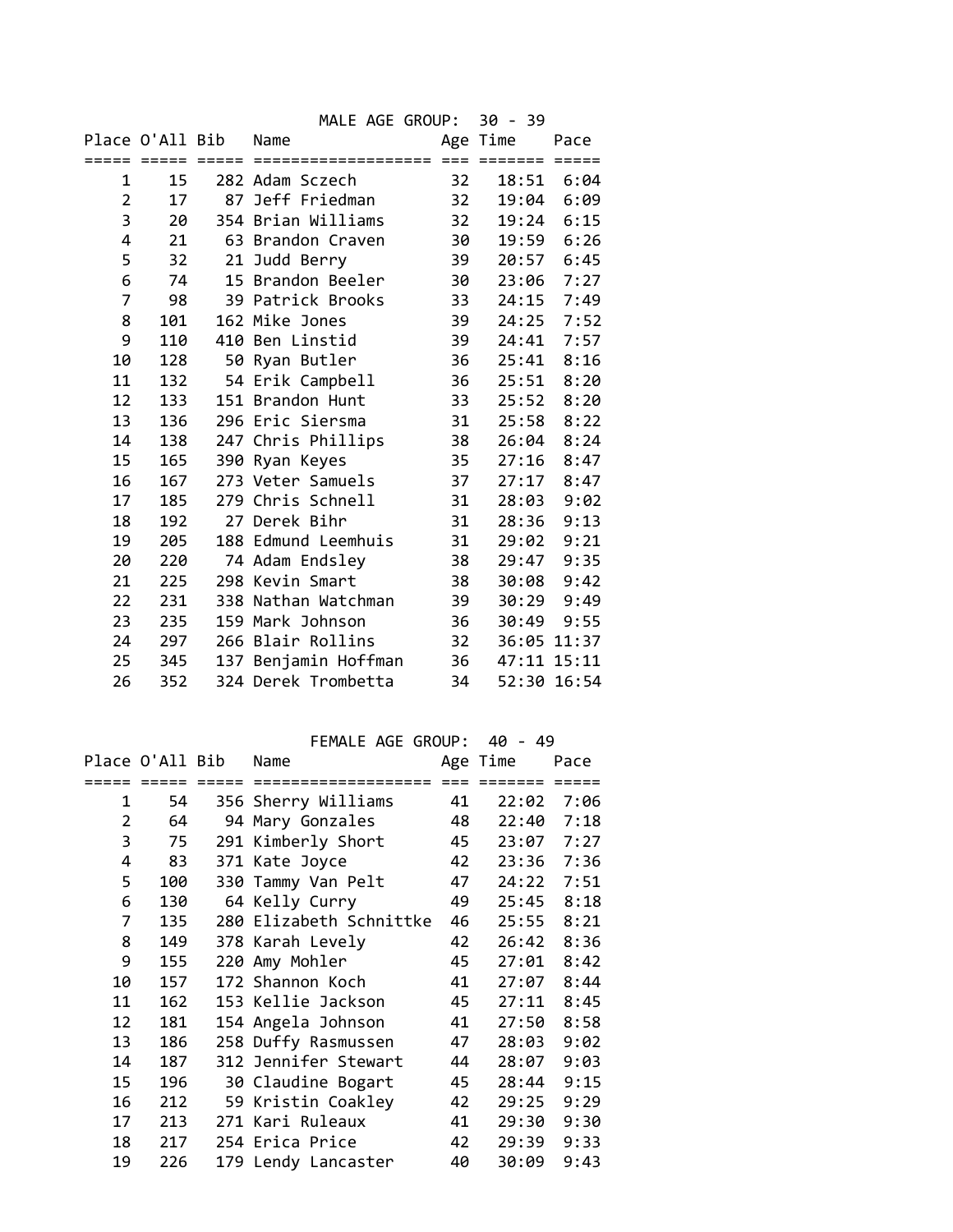| 20 | 232 | 150 Dawn Huff          | 42 | 30:32 9:50  |
|----|-----|------------------------|----|-------------|
| 21 | 233 | 124 Debbie Hill        | 48 | 30:34 9:51  |
| 22 | 245 | 187 Toni Lee           | 40 | 31:28 10:08 |
| 23 | 250 | 252 Grace Poteet       | 45 | 31:38 10:11 |
| 24 | 253 | 5 Itzaxo Amarica       | 41 | 31:54 10:16 |
| 25 | 256 | 14 Glenna Beasley      | 40 | 32:01 10:19 |
| 26 | 259 | 353 Jay Wilcox         | 40 | 32:29 10:28 |
| 27 | 261 | 102 Amy Hand           | 45 | 32:36 10:30 |
| 28 | 283 | 304 Kellie Starritt    | 47 | 34:26 11:05 |
| 29 | 304 | 60 Paula Cooper        | 48 | 36:49 11:51 |
| 30 | 309 | 228 Julie Mouton       | 41 | 37:31 12:05 |
| 31 | 314 | 248 Jennifer Phillips  | 41 | 38:50 12:30 |
| 32 | 340 | 81 Jasmine Fitzgibbons | 40 | 47:03 15:09 |
| 33 | 341 | 82 Valerie Fitzgibbons | 45 | 47:03 15:09 |
| 34 | 349 | 193 Danette Mac Millan | 40 | 51:48 16:41 |

|                |                 |                     | MALE AGE GROUP:       |    | 40 - 49              |             |
|----------------|-----------------|---------------------|-----------------------|----|----------------------|-------------|
|                | Place O'All Bib |                     | Name                  |    | Age Time             | Pace        |
|                | ===== =====     | $=$ $=$ $=$ $=$ $=$ | ===================   |    | $==  =  =  =  =  = $ | $= = = = =$ |
| 1              | 10              |                     | 186 Ted Leblow        | 46 | 18:27                | 5:57        |
| $\overline{2}$ | 12              |                     | 43 Levi Broyles       | 48 | 18:36                | 6:00        |
| 3              | 14              |                     | 348 Bryan Whitesides  | 49 | 18:50                | 6:04        |
| 4              | 16              |                     | 326 Jay Valentine     | 49 | 19:01                | 6:08        |
| 5              | 31              |                     | 130 Douglas Hinerfeld | 44 | 20:57                | 6:45        |
| 6              | 46              |                     | 126 Bill Hilty        | 49 | 21:31                | 6:56        |
| 7              | 47              |                     | 363 Trent Wuster      | 44 | 21:41                | 6:59        |
| 8              | 51              |                     | 392 John Turner       | 46 | 22:00                | 7:05        |
| 9              | 59              | 365                 | Troy Youngfleish      | 46 | 22:17                | 7:11        |
| 10             | 68              |                     | 195 Sean Mac Millan   | 43 | 22:45                | 7:20        |
| 11             | 78              |                     | 274 Roger Santistevan | 45 | 23:15                | 7:29        |
| 12             | 80              |                     | 88 Rodney Garcia      | 41 | 23:28                | 7:34        |
| 13             | 90              |                     | 256 Richard Price     | 41 | 23:49                | 7:40        |
| 14             | 99              |                     | 278 Brian Schneider   | 40 | 24:22                | 7:51        |
| 15             | 103             |                     | 272 Robert Ruleaux    | 45 | 24:31                | 7:54        |
| 16             | 121             |                     | 221 Andy Mohler       | 44 | 25:14                | 8:08        |
| 17             | 141             | 7                   | Joel Arellano         | 43 | 26:20                | 8:29        |
| 18             | 170             |                     | 240 Matthew Oliver    | 40 | 27:20                | 8:48        |
| 19             | 175             |                     | 134 Scott Hirschbuhl  | 47 | 27:38                | 8:54        |
| 20             | 188             |                     | 42 Aaron Brown        | 44 | 28:08                | 9:04        |
| 21             | 197             |                     | 397 Heath Scott       | 41 | 28:46                | 9:16        |
| 22             | 199             |                     | 200 Larry Manchester  | 47 | 28:46                | 9:16        |
| 23             | 202             |                     | 191 Theodor Lielkoks  | 48 | 28:48                | 9:16        |
| 24             | 216             |                     | 149 Anthony Huff      | 45 | 29:37                | 9:32        |
| 25             | 242             | 386                 | Mike Cunningham       | 41 | 31:13                | 10:03       |
| 26             | 264             |                     | 255 Jason Price       | 44 | 32:49                | 10:34       |
| 27             | 281             |                     | 136 Duane Hoff Jr.    | 45 |                      | 34:16 11:02 |
| 28             | 296             |                     | 86 Joed Foster        | 40 |                      | 35:56 11:34 |
| 29             | 299             |                     | 314 Tim Stewart       | 48 |                      | 36:14 11:40 |
| 30             | 342             |                     | 80 Greg Fitzgibbons   | 44 |                      | 47:06 15:10 |
| 31             | 343             |                     | 79 Glenn Fitzgibbons  | 41 |                      | 47:07 15:10 |
| 32             | 361             |                     | 95 Blu Gray           |    | 41 1:00:33 19:30     |             |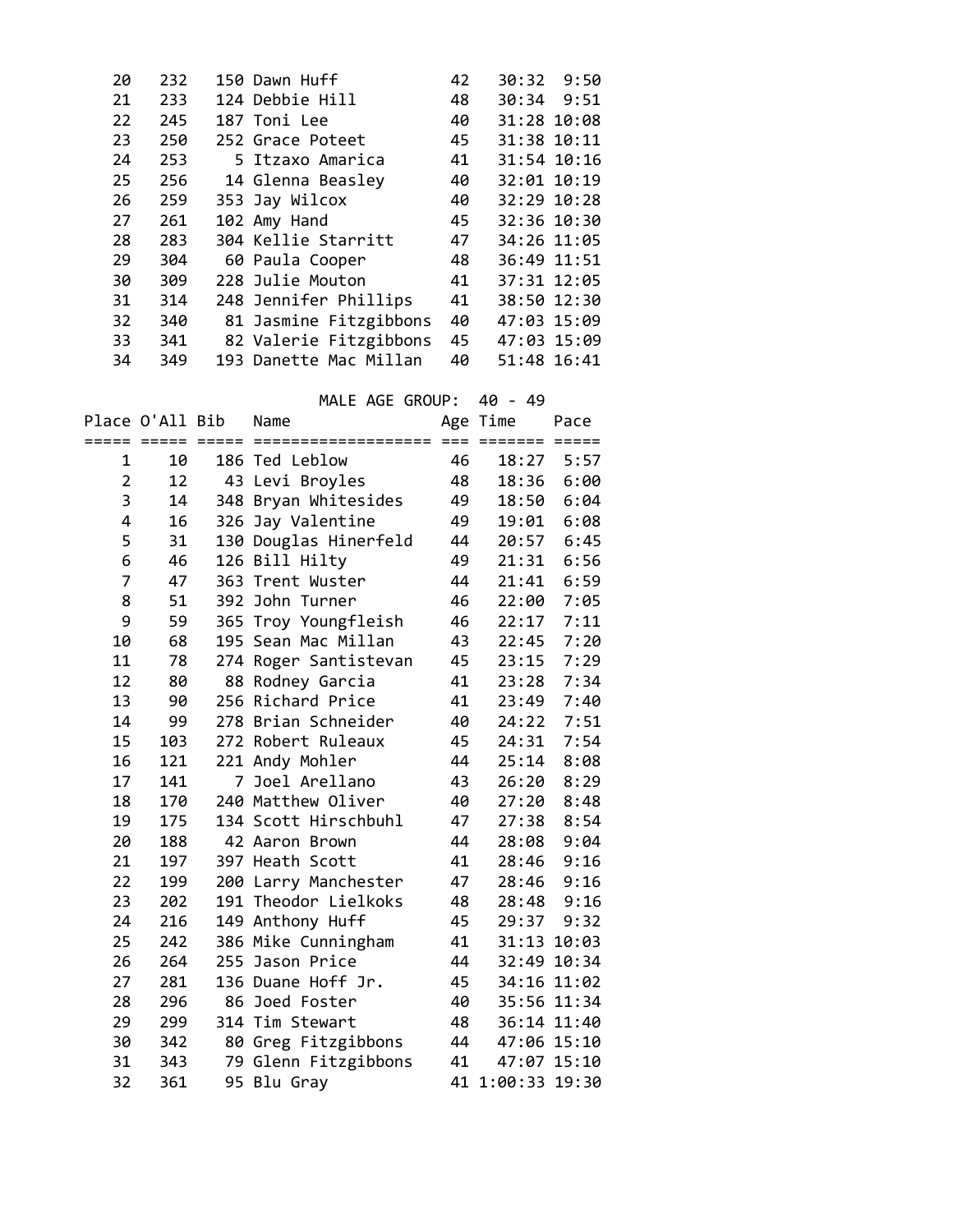|                |     |                      | FEMALE AGE GROUP: 50 - 59               |    |             |      |
|----------------|-----|----------------------|-----------------------------------------|----|-------------|------|
|                |     | Place O'All Bib Name |                                         |    | Age Time    | Pace |
|                |     |                      |                                         |    |             |      |
| 1              | 33  |                      | 309 Suzie Steel                         | 56 | 21:03 6:47  |      |
| $\overline{2}$ | 43  |                      | 375 Stephenie Scholl                    | 53 | 21:22 6:53  |      |
| 3              | 97  |                      | 128 Jill Hilty                          | 57 | 24:12 7:48  |      |
| 4              | 107 |                      | 377 Theresa Fritsch                     | 56 | 24:34       | 7:55 |
| 5              | 139 |                      | 327 Yvette Valentine                    | 50 | 26:05       | 8:24 |
| 6              | 142 |                      | 181 Emma-Leigh Larsen                   | 51 | 26:20       | 8:29 |
| 7              | 152 |                      | 215 Pam McLaughlin                      | 53 | 26:53       | 8:40 |
| 8              | 194 |                      | 114 Kim Haupt                           | 52 | 28:41 9:14  |      |
| 9              | 215 |                      | 355 Sharon Williams                     | 56 | 29:33 9:31  |      |
| 10             | 223 |                      | 250 Maria Polen                         | 52 | 30:06 9:41  |      |
| 11             | 240 |                      | 368 Bernadette Scossins                 | 51 | 31:11 10:03 |      |
| 12             | 248 |                      | 108 Laurie Harrison                     | 59 | 31:34 10:10 |      |
| 13             | 249 |                      | 122 Kathryn Herrera                     | 50 | 31:36 10:11 |      |
| 14             | 257 |                      | 359 Lynn Wilson                         | 52 | 32:01 10:19 |      |
| 15             | 263 |                      | 147 Linda Howery                        | 54 | 32:42 10:32 |      |
| 16             | 266 |                      | 201 Nita Mancuso                        | 59 | 32:52 10:35 |      |
| 17             | 275 |                      | 336 Audrey Volt                         | 55 | 33:42 10:51 |      |
| 18             | 285 |                      | 361 Barbara Wolny                       | 57 | 34:44 11:11 |      |
| 19             | 289 |                      | 13 Ruth Beach                           | 52 | 35:09 11:19 |      |
| 20             | 303 |                      | 10 Susan Baroffio                       | 57 | 36:40 11:49 |      |
| 21             | 305 |                      | 73 Kristy Driver                        | 51 | 37:00 11:55 |      |
| 22             | 312 |                      | 205 Sarah Marshall                      | 54 | 38:24 12:22 |      |
| 23             | 315 |                      | 238 Pauline Oleson                      | 52 | 39:05 12:35 |      |
| 24             | 318 |                      | 344 Cindy White                         | 57 | 39:38 12:46 |      |
| 25             | 334 |                      | 146 Therese Houk                        | 54 | 43:28 14:00 |      |
| 26             | 365 |                      | 47 Jolene Burkhard 53 1:04:35 20:48     |    |             |      |
| 27             | 367 |                      | 118 Lynnell Hazelhurst 52 1:09:04 22:14 |    |             |      |
|                |     |                      |                                         |    |             |      |
|                |     |                      | MALE AGE GROUP: 50 - 59                 |    |             |      |
|                |     | Place O'All Bib      | Name                                    |    | Age Time    | Pace |
|                |     |                      |                                         |    |             |      |
|                |     |                      | 1 25 372 Shawn Scholl 51 20:27 6:35     |    |             |      |
| 2              | 28  |                      | 284 Thom Seagren                        | 50 | 20:41       | 6:40 |
| 3              | 35  |                      | 9 Bryan Baroffio                        | 57 | 21:09       | 6:49 |
| 4              | 61  |                      | 174 Andy Krieg                          | 55 | 22:19       | 7:11 |
| 5              | 87  |                      | 170 Kevin Keppel                        | 56 | 23:47       | 7:40 |
| 6              | 102 |                      | 276 Jay Scheevel                        | 58 | 24:29       | 7:53 |
| 7              | 105 |                      | 341 Allan Weinand                       | 58 | 24:32       | 7:54 |
| 8              | 111 |                      | 12 Doug Beach                           | 57 | 24:43       | 7:58 |
| 9              | 112 |                      | 306 Marshall Steel                      | 55 | 24:45       | 7:58 |
| 10             | 119 |                      | 35 Michael Bourget                      | 54 | 25:06       | 8:05 |
| 11             | 126 |                      | 116 Sam Haupt                           | 53 | 25:36       | 8:15 |
| 12             | 137 |                      | 237 Owen Oleson                         | 54 | 25:58       | 8:22 |
| 13             | 172 |                      | 123 Louie Herrera                       | 55 | 27:27       | 8:50 |
| 14             | 176 |                      | 165 Ford Keeler                         | 51 | 27:40       | 8:55 |
| 15             | 229 |                      | 204 Jim Marshall                        | 59 | 30:16       | 9:45 |
| 16             | 241 |                      | 152 Rich Huttenhower                    | 57 | 31:12 10:03 |      |
| 17             | 244 |                      | 61 Randy Cooper                         | 58 | 31:23 10:06 |      |
| 18             | 271 |                      | 213 Jim McLaughlin                      | 52 | 32:59 10:37 |      |
| 19             | 306 |                      | 58 Brad Class                           | 55 | 37:06 11:57 |      |